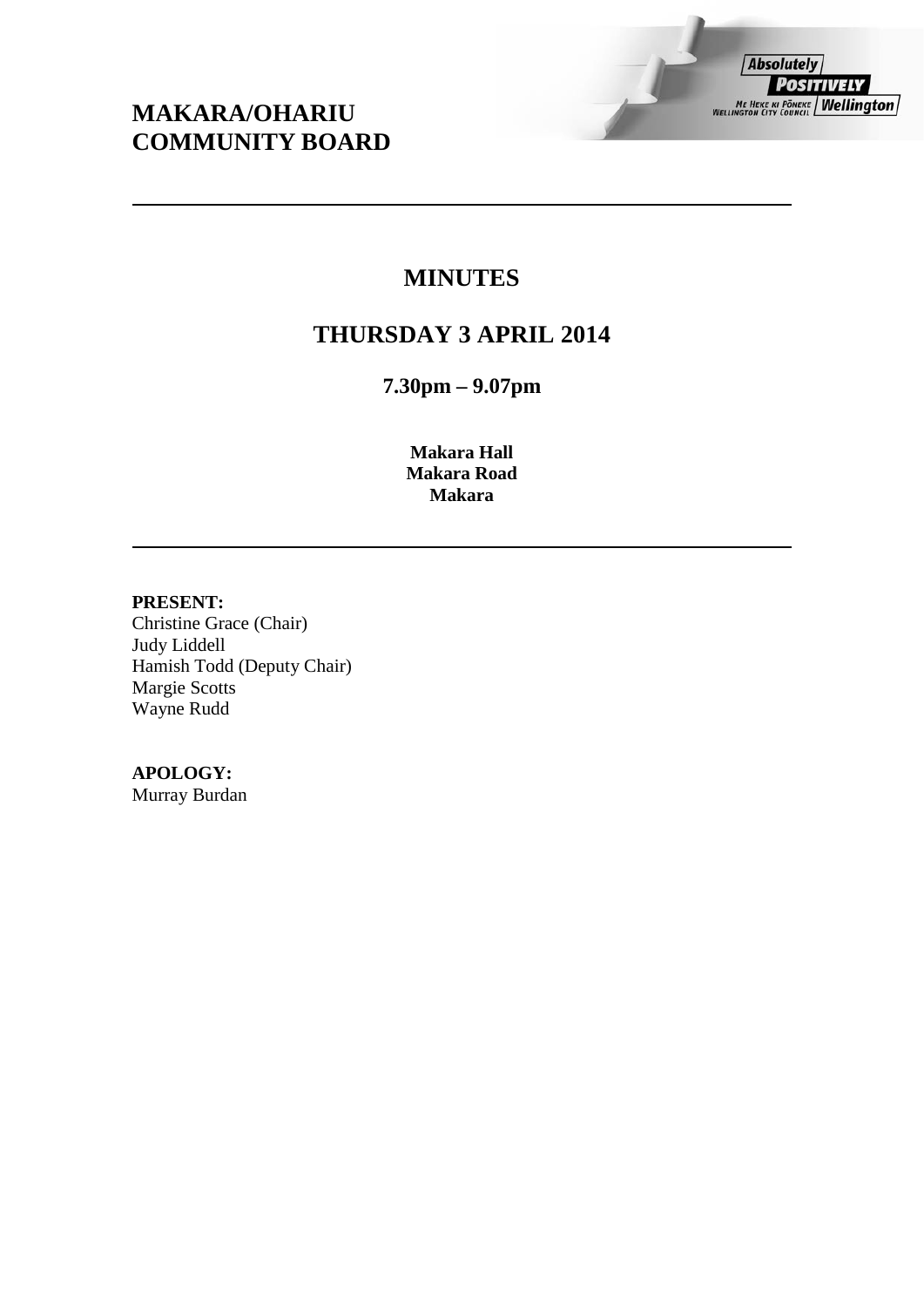# **APOLOGIES**

**Moved Christine Grace, seconded Hamish Todd, the motion that the Makara/Ohariu Community Board receive an apology for absence from Murray Burdan.**

# **The motion was put and declared CARRIED.**

# **RESOLVED:**

*THAT the Makara/Ohariu Community Board:*

*1. Receive an apology for absence from Murray Burdan.*

# **CONFIRMATION OF MINUTES**

**Moved Christine Grace, seconded Judy Liddell, the motion that the Makara/Ohariu Community Board approve the minutes of the meeting held on Thursday 20 February 2014 which, having been circulated, be taken as read and confirmed as an accurate record of that meeting.**

# **The motion was put and declared CARRIED.**

# **RESOLVED:**

*THAT the Makara/Ohariu Community Board:*

*1. Approve the minutes of the meeting held on Thursday 20 February 2014 which, having been circulated, be taken as read and confirmed as an accurate record of that meeting.*

# **CONFLICT OF INTEREST DECLARATIONS**

### **NOTED:**

There were no conflict of interest declarations.

# **PUBLIC PARTICIPATION**

## **NOTED:**

- 1. Tina Knight and Rachel Knight expressed concern regarding the resource consent application for 1025-1029 Ohariu Valley Road. They disagreed that the effects of this consent would only be minor and considered it to be inconsistent with the nature of the area.
- 2. Paul Glenn believed that the road was too narrow for such a consent to be granted safely.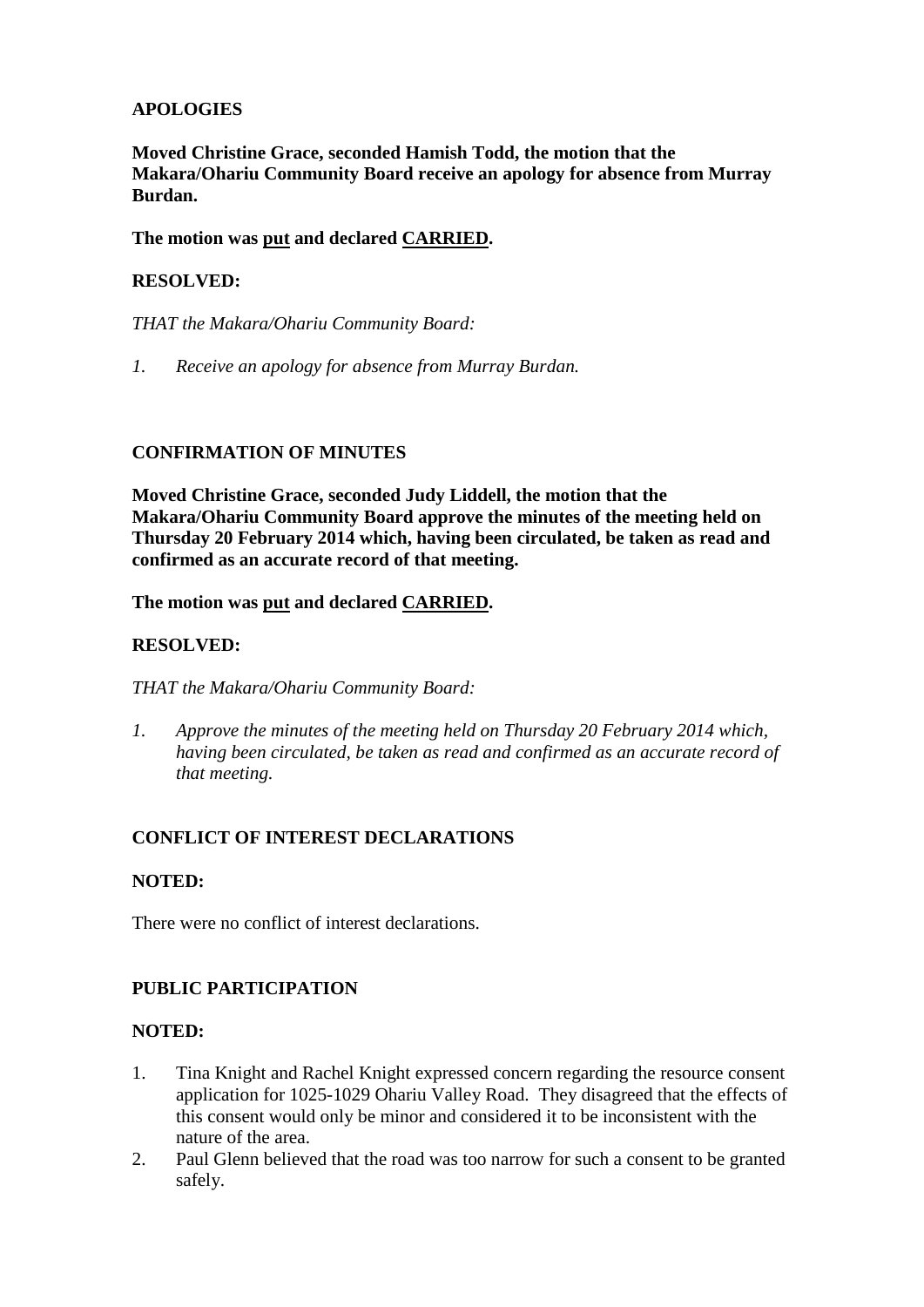#### **ORDER OF BUSINESS**

#### **NOTED:**

The Chair advised that the remainder of the agenda would be taken as follows:

Report 7 – Resource Consent Application 1025-1029 Ohariu Valley Road

- Report 1 Community Board Zone 4 Representative
- Report 2 Makara/Ohariu Community Board Plan Update
- Report 3 2014/2015 Draft Annual Plan Submission Ratification
- Report 4 Roading
- Report 5 Project Mill Creek and Community Liaison Group
- Report 6 Project Westwind and Community Liaison Group
- Report 8 Resource Consent Approvals and Applications for 1 February to 28 February 2014
- Report 9 Forward Programme

# **RESOURCE CONSENT APPLICATION 1025-1029 OHARIU VALLEY ROAD** (REPORT 7 – ORAL)

#### **NOTED:**

Bill Stevens – Resource Consents Team Leader was in attendance for this item.

#### **COMMUNITY BOARD ZONE 4 REPRESENTATIVE** (REPORT 1 - ORAL)

#### **NOTED:**

Alistair Sutton – Community Boards' Zone 4 representative was in attendance for this item. He advised that the next Zone 4 Community Boards' meeting would be held in the Tawa Community Centre between 11am and 1pm on Saturday 3 May 2014.

### **MAKARA/OHARIU COMMUNITY BOARD PLAN UPDATE** (REPORT 2 - ORAL)

#### **NOTED:**

Christine Grace advised that it was necessary that the Community Plan be updated. She added that this would require the revisiting of both the Makara Valley and Ohariu Valley Plans. The Board agreed that, as a starting point, a Draft Survey of residents be produced. The Board would then agree the results of the survey and determine how this would inform its work.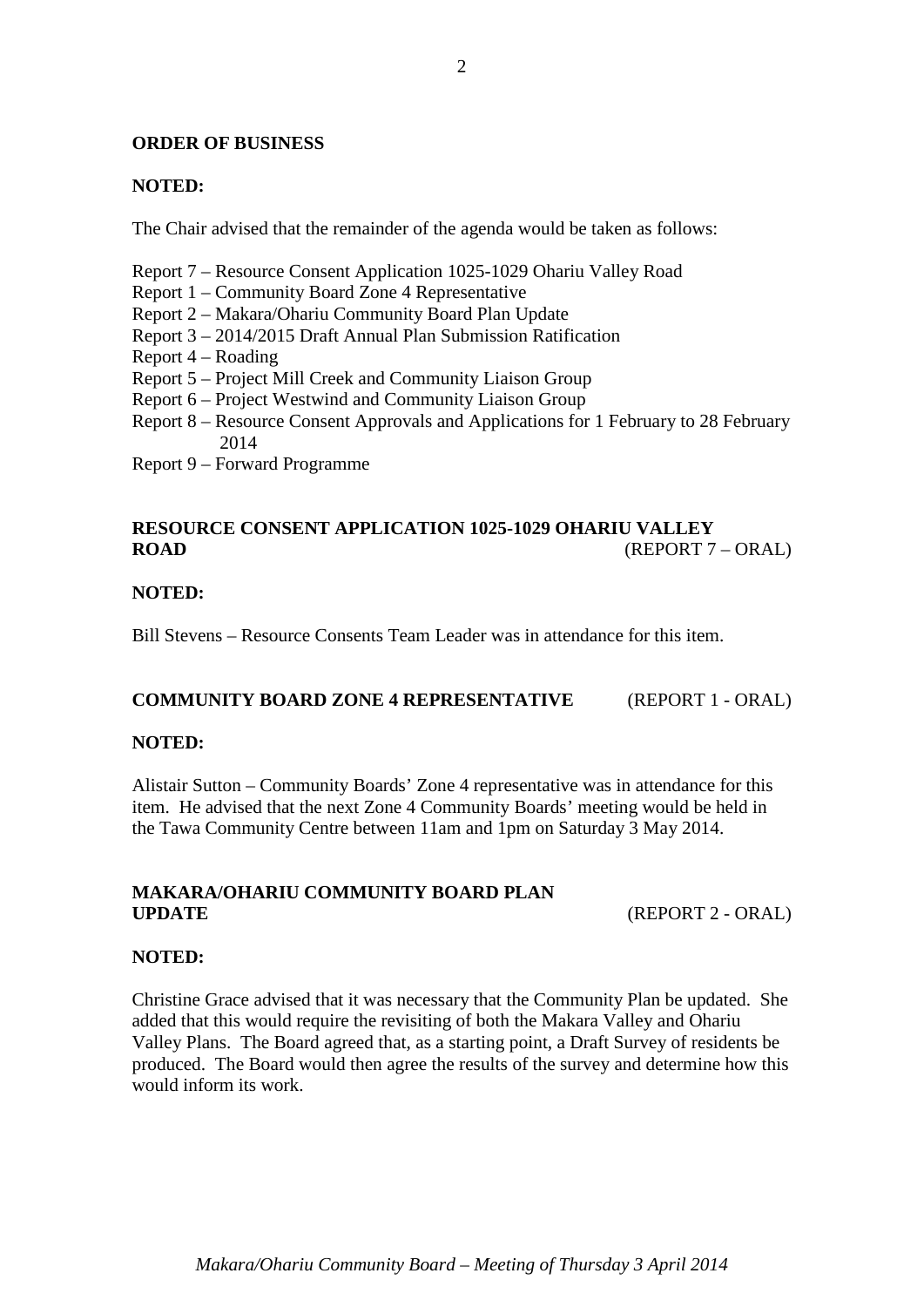# **2014/2015 DRAFT ANNUAL PLAN SUBMISSION RATIFICATION** (REPORT 3) **NOTED:**

Christine Grace addressed this item.

**Moved Christine Grace, seconded Hamish Todd, the substantive motion.**

**The substantive motion was put and declared CARRIED.**

# **RESOLVED:**

*THAT the Makara/Ohariu Community Board:*

- *1. Receive the information.*
- *2. Approve the submission of the Makara/Ohariu Community Board to the 2014/2015 Draft Annual Plan attached as appendix 1.*

**ROADING** (REPORT 4 – ORAL)

# **NOTED:**

Steve Wright – Team Leader Resurfacing/Contracts was in attendance for this item. He outlined roading work being done in Makara Beach. The Board suggested that the work start each day at 7.30am as it would not be light enough to begin before this, and any later would likely lead to traffic congestion.

# **PROJECT MILL CREEK AND COMMUNITY LIAISON GROUP** (REPORT 5 - ORAL)

### **NOTED:**

Judy Liddell advised that at the last meeting of the Community Liaison Group, which had been held on 19 March 2014, it had been decided that as the work was diminishing, the Greater Wellington Regional Council would only attend future meetings on a byrequest basis.

# **PROJECT WESTWIND AND COMMUNITY LIAISON**  GROUP (REPORT 6 – ORAL)

# **NOTED:**

Christine Grace advised that there had been no meetings of the Community Liaison Group recently, and she would enquire as to why this was.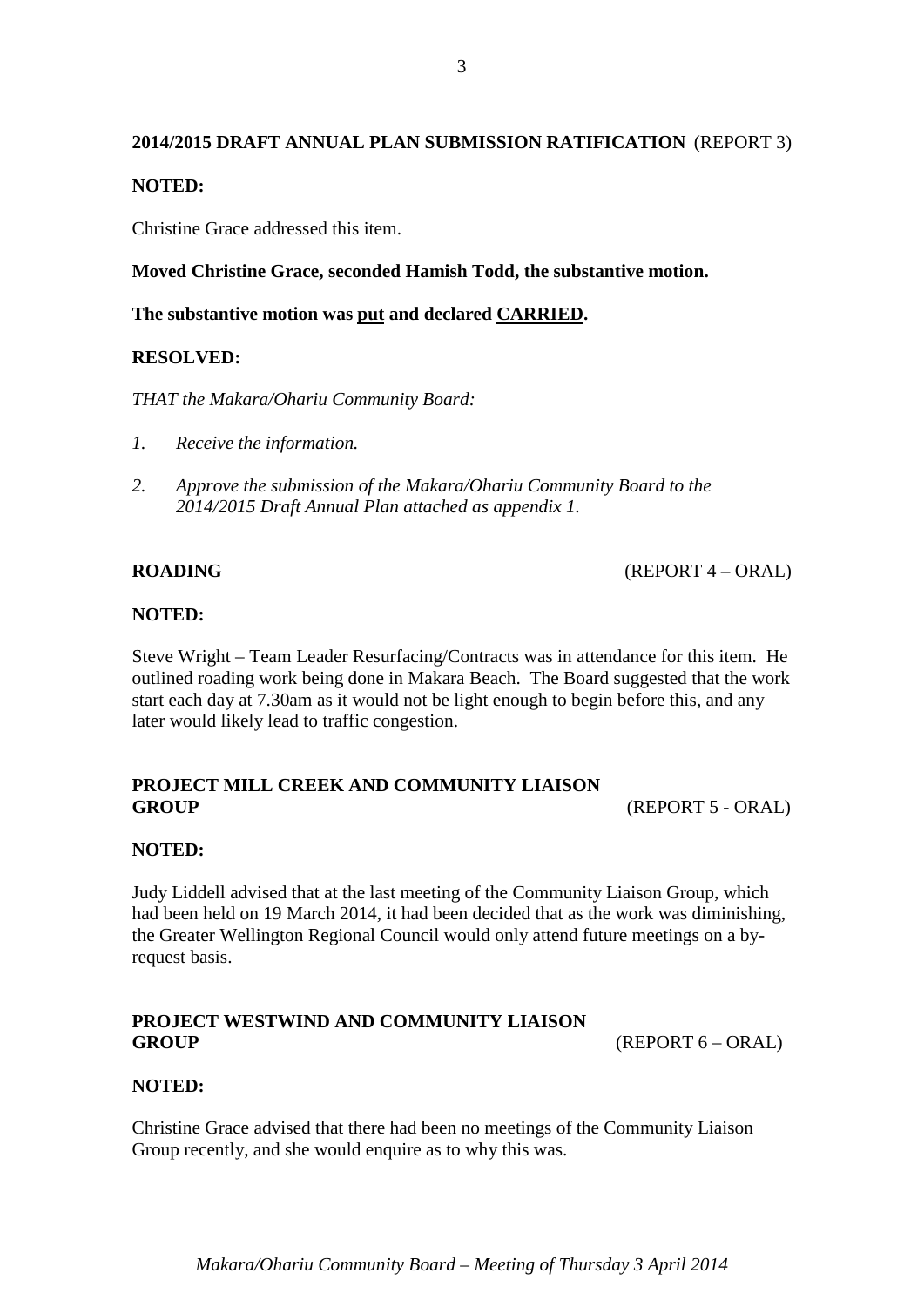# **RESOURCE CONSENT APPROVALS AND APPLICATIONS FOR 1 FEBRUARY TO 28 FEBRUARY 2014**

Report of Bill Stevens – Team Leader, Resource Consents, North and West (REPORT 8)

**Moved Christine Grace, seconded Wayne Rudd, the substantive motion.**

**The substantive motion was put and declared CARRIED.**

# **RESOLVED:**

*THAT the Makara/Ohariu Community Board:*

*1. Receive the information.*

### **FORWARD PROGRAMME**

Report of Fiona Dunlop – Committee Advisor (REPORT 9)

**Moved Christine Grace, seconded Hamish Todd, the substantive motion, with the following additions:**

**Thursday 15 May 2014**

- **Community Plan**
- **Review of Rural Rules**

# **The substantive motion, with the requested additions, was put and declared CARRIED.**

*THAT the Makara/Ohariu Community Board:*

- *1. Receive the information.*
- *2. Approve the work programme for the upcoming meetings.*

| Thursday 15 May 2014 (Makara Hall)                    |
|-------------------------------------------------------|
| <b>Standing Items:</b>                                |
| Resource consent                                      |
| Roading                                               |
| <b>Project Mill Creek and Community Liaison Group</b> |
| <b>Project Westwind and Community Liaison Group</b>   |
| Upcoming areas of consultation                        |
| <b>Forward Programme</b>                              |
| <b>Community Plan</b>                                 |
| <b>Review of Rural Rules</b>                          |
| Thursday 26 June 2014 (Ohariu Valley Hall)            |
| <b>Standing Items:</b>                                |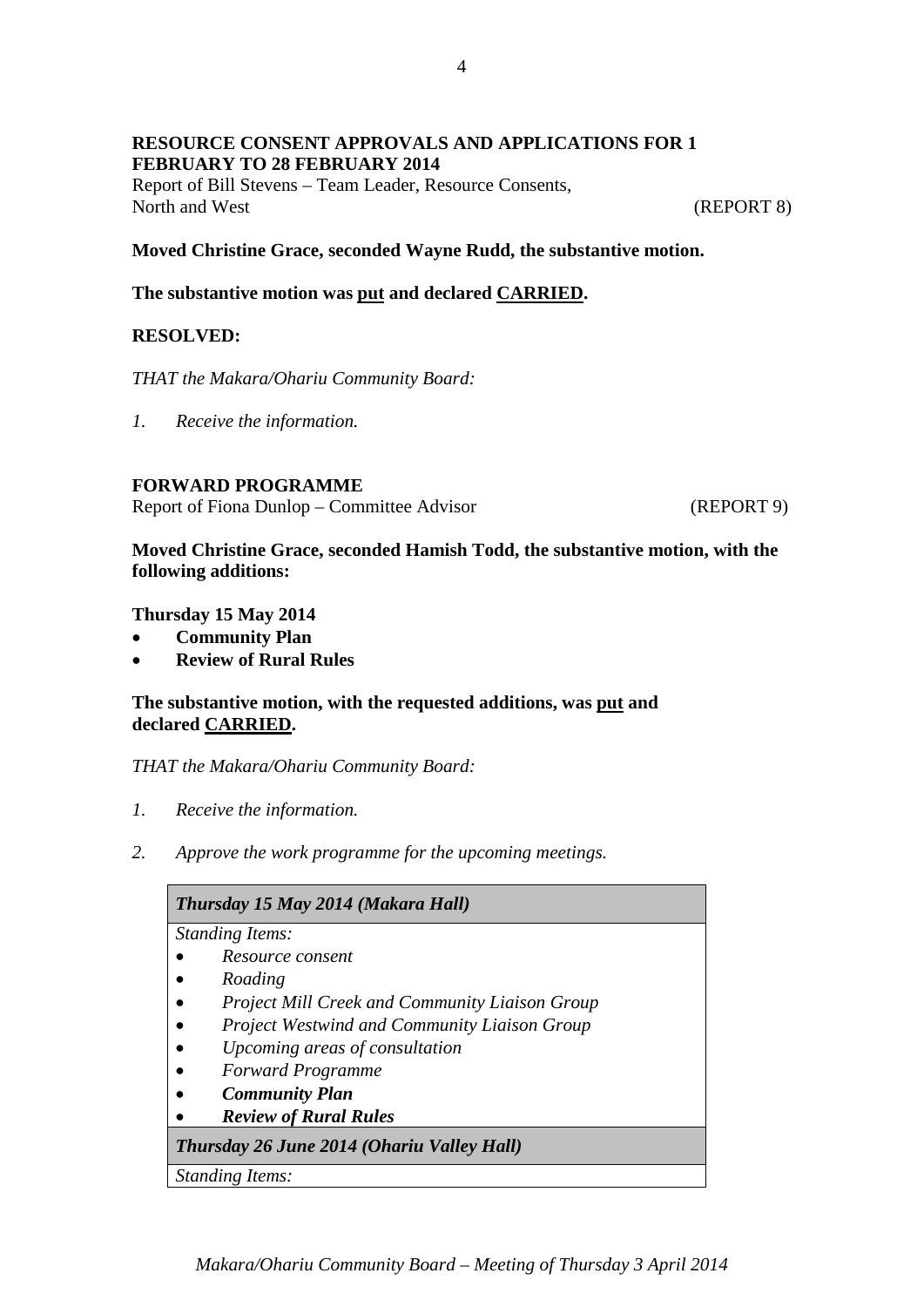• *Resource consent*

- *Roading*
- *Project Mill Creek and Community Liaison Group*
- *Project Westwind and Community Liaison Group*
- *Upcoming areas of consultation*

*Forward Programme*

# *Thursday 7 August 2014 (Makara Hall)*

*Standing Items:*

- *Resource consent*
- *Roading*
- *Project Mill Creek and Community Liaison Group*
- *Project Westwind and Community Liaison Group*
- *Upcoming areas of consultation*

*Forward Programme*

# *Thursday 18 September 2014 (Ohariu Valley Hall)*

*Standing Items:*

- *Resource consent*
- *Roading*
- *Project Mill Creek and Community Liaison Group*
- *Project Westwind and Community Liaison Group*
- *Upcoming areas of consultation*

*Forward Programme*

# *Thursday 30 October 2014 (Makara Hall)*

*Standing Items:*

- *Resource consent*
- *Roading*
- *Project Mill Creek and Community Liaison Group*
- *Project Westwind and Community Liaison Group*
- *Upcoming areas of consultation*

*Forward Programme*

*Thursday 11 December 2014 (Ohariu Valley Hall)*

### *Standing Items:*

- *Resource consent*
- *Roading*
- *Project Mill Creek and Community Liaison Group*
- *Project Westwind and Community Liaison Group*
- *Upcoming areas of consultation*

*Forward Programme*

*Unscheduled*

# **NOTED:**

The resolution differs from the recommendations in the officer's report as follows:

*Makara/Ohariu Community Board – Meeting of Thursday 3 April 2014*